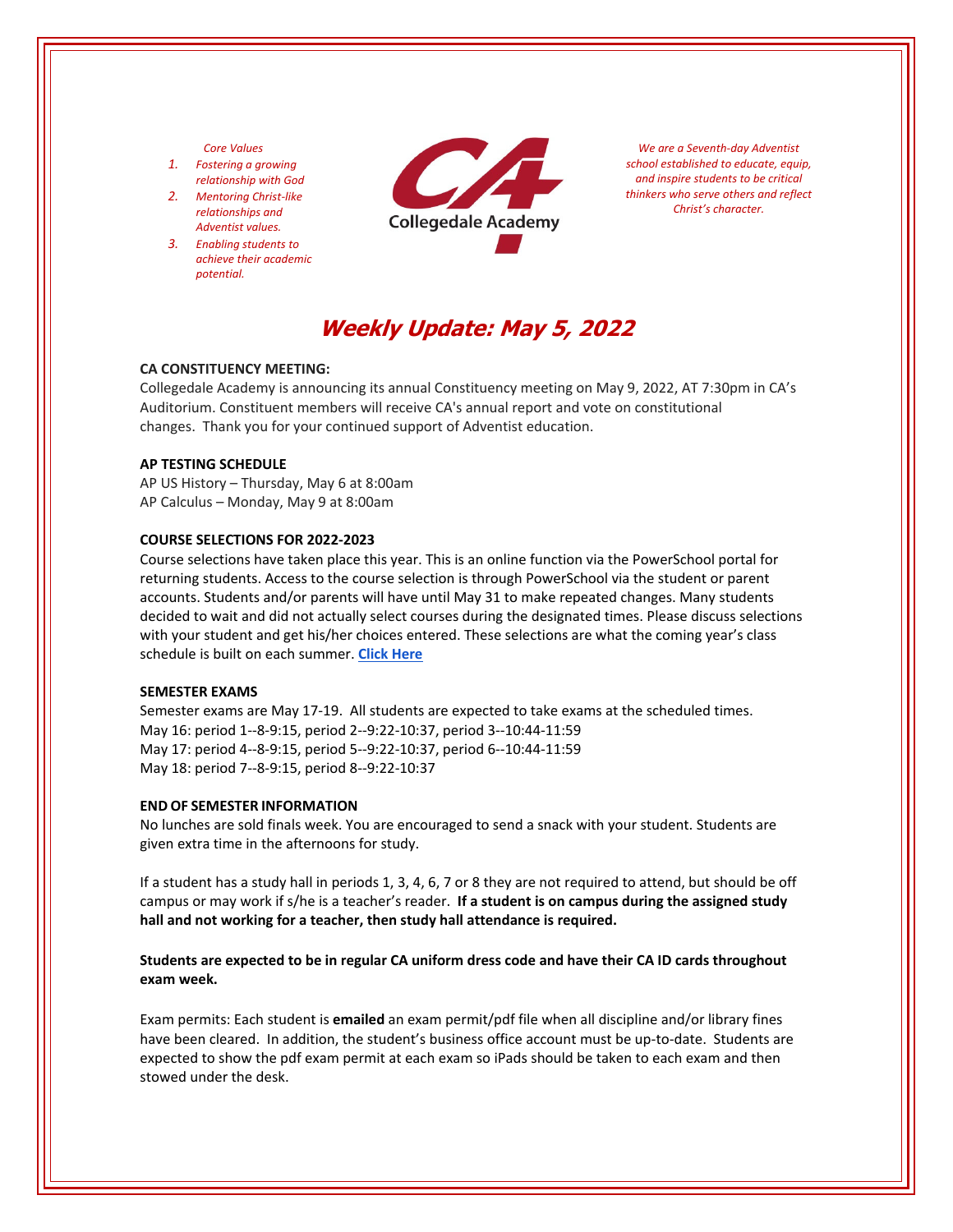## **iPAD RETURNS**

When turning in items, students must turn in the iPad, case, charger block and cable with the same number that was issued to the student. Please have your student verify that he/she has all these matching parts before they return them during test week. The screens will be examined at the time of return as well.

The CA policy for broken iPad screens for the 2021‐2022 school year is as follows: 1st time broken screen is a \$100 co‐pay for the repair. Subsequent breakage is our actual cost, which has been around \$220.

Charges for items lost/not turned in is as follows (our actual cost):

- Charger block \$20
- Charger cable \$20
- iPad case \$50

All iPads and accessories must be returned to the Help Desk by Friday, May 20. The charges will be finalized and irreversible after May 26, 2022.

# **GRADUATION EVENTS**

May 20, 7 pm, Consecration (Church) May 22, 10 am, Commencement CA Gym) Livestream for events: <https://livestream.com/collegedaleacademy/graduation>

# **SUMMER SCHOOL @CA 2022**

Algebra I will be taught this summer by Mr. Sinigaglio. May 25‐July 1, 8 am to 12:10pm each weekday excluding Memorial Day. Cost is \$615.00. A non-refundable deposit of \$200 is due by May 11, 2022. Each student interested in taking this class must have a teacher recommendation sent to Mr. Sinigaglio. Recommendations should come from the current eighth grade math teacher and can be emailed or phoned in ‐ bsinigaglio@collegedaleacademy.com or 303.915.1515. Please note this is an accelerated class primarily intended for rising freshmen.

## **MATH PATHWAYS—ACCELERATING IN MATH**

Do you foresee your student needing AP Calculus for his/her desired college degree/career? If so, these are the Pathways to take AP Calculus at Collegedale Academy:

1) Take Algebra I in middle school (8th grade).

2) With teacher recommendations, take Algebra II after Algebra I and Geometry during summer school at CA. See "Summer School @CA" item above.

3) Take an online math during the summer via Edgenuity/CA's Alliance program. Students must have proof of completion (transcripts) of online courses taken before beginning the next level course. Teacher recommendations required along with CA Leadership Team approval.

PREREQUISITES: Pre‐Calculus and AP Statistics require a math score of 19 on the ACT, B grades the previous two semesters in Algebra II and teacher recommendation. AP Calculus requires B grades the previous two semesters in Pre‐Calculus. Sophomores ready for Pre‐Calculus must meet all requirements except the ACT score.

Since Tennessee State Board of Education requires students to take a math course every year during their four years in high school, this pathway to Calculus will mandate the student to take Pre‐calculus, even if plans to take Calculus are replaced with Statistics. *The Math Department generally does not encourage students to accelerate more than once.*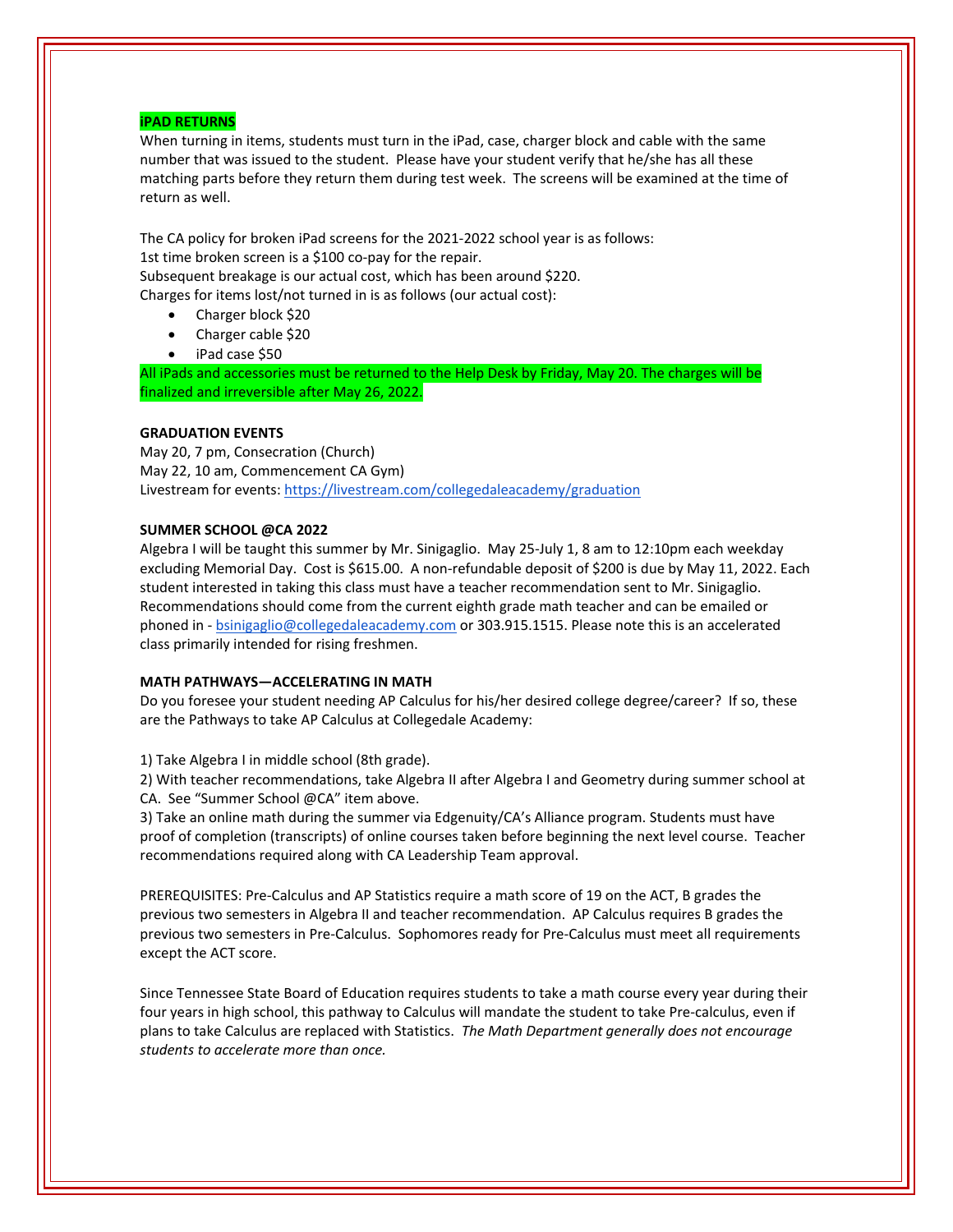## **EARLY CHILDHOOD & RISING KINDERGARTENERS:**

We are excited to announce we are now offering a summer program for **EARLY CHILDHOOD & RISING KINDERGARTNERS!** Please see the attached flyer for more information.

# **RE‐ENROLLMENT/NEW STUDENT ENROLLMENT:**

#### *Note: The regular application (\$100) fee began April 1.*

It's that time of year to begin planning for next school year – the 2022-23 school year! Applications are open for new and current students in Early Childhood (preschool aged) – grade 12. Class spaces are limited and typically fill quickly. With a completed application, a spot in the upcoming year's class will be held for returning students, upon their acceptance, until Jan 31. On Feb 1, **all applicants**, new and returning will acquire a class spot in the date order of their completed application, upon acceptance. **[Apply](collegedaleacademy.com/apply) Here: collegedaleacademy.com/apply**

For general information about Collegedale Academy please contact our admission team based on the age/grade level of your student:

Elementary (preschool ages – grade 5): – 423‐396‐2122 or k‐5registrar@collegedaleacademy.com Middle School (grades 6-8): Debbie Reed - 423-396-3020 or dreed@collegedaleacademy.com High School (grades 9‐12): Angi Howell – 423‐369‐2124 or ahowell@collegedaleacademy.com

## **CA SOCCER CAMP:**

We are excited to offer the summer soccer camp again this year! The camp will be June 20‐24 and is for boys and girls who will be in 6th‐12 grade next year. Early registration is the month of April (\$175). Then May 1‐June 10 the regular registration price is \$200 for the week. We are offering a sibling discount which is \$25 per child. Please see the attached poster for more information. There are limited spots so if you'd like to register, please [complete](https://docs.google.com/forms/d/e/1FAIpQLSd7F9MiyyKrREO9wjKqHyqIU2PvgvAk4mvqSDD298h4UqnFjA/viewform?usp=send_form) this form as soon as possible to secure a spot. We will let you know if you are on the waiting list.

## **CALENDAR FOR 2022‐2023:**

| Registration 1-6pm HS, 3-6pm Elementary & Middle |
|--------------------------------------------------|
| First Day of School                              |
| No School - Labor Day                            |
| <b>Fall Break</b>                                |
| <b>Thanksgiving Break</b>                        |
| Christmas Break                                  |
| No School - MLK Jr. Day                          |
| No School - President's Day                      |
| Spring Break                                     |
| No School - Easter Break                         |
| Last Day of School                               |
| <b>High School Graduation</b>                    |
|                                                  |

**POWERSCHOOL—**see your student's grades/attendance any time!

**https://ca-[net.powerschool.com](https://ca-net.powerschool.com/public/)** is the url for the PowerSchool log in.

Parents, please remember to use your PowerSchool login and password connecting your student(s) to your account with your parent access codes for each student. Parents may change their usernames/passwords. Under email notifications, you select how often you wish to receive email notifications and how detailed the grade and attendance reports will be.

**MOBILE APP:** if grades are not showing, try uninstalling and re‐installing the app on your phone. The district code is WXBH. Don't yet have the mobile app? Go to your app store and look for PowerSchool Mobile with this logo. Make sure to get the dark background.